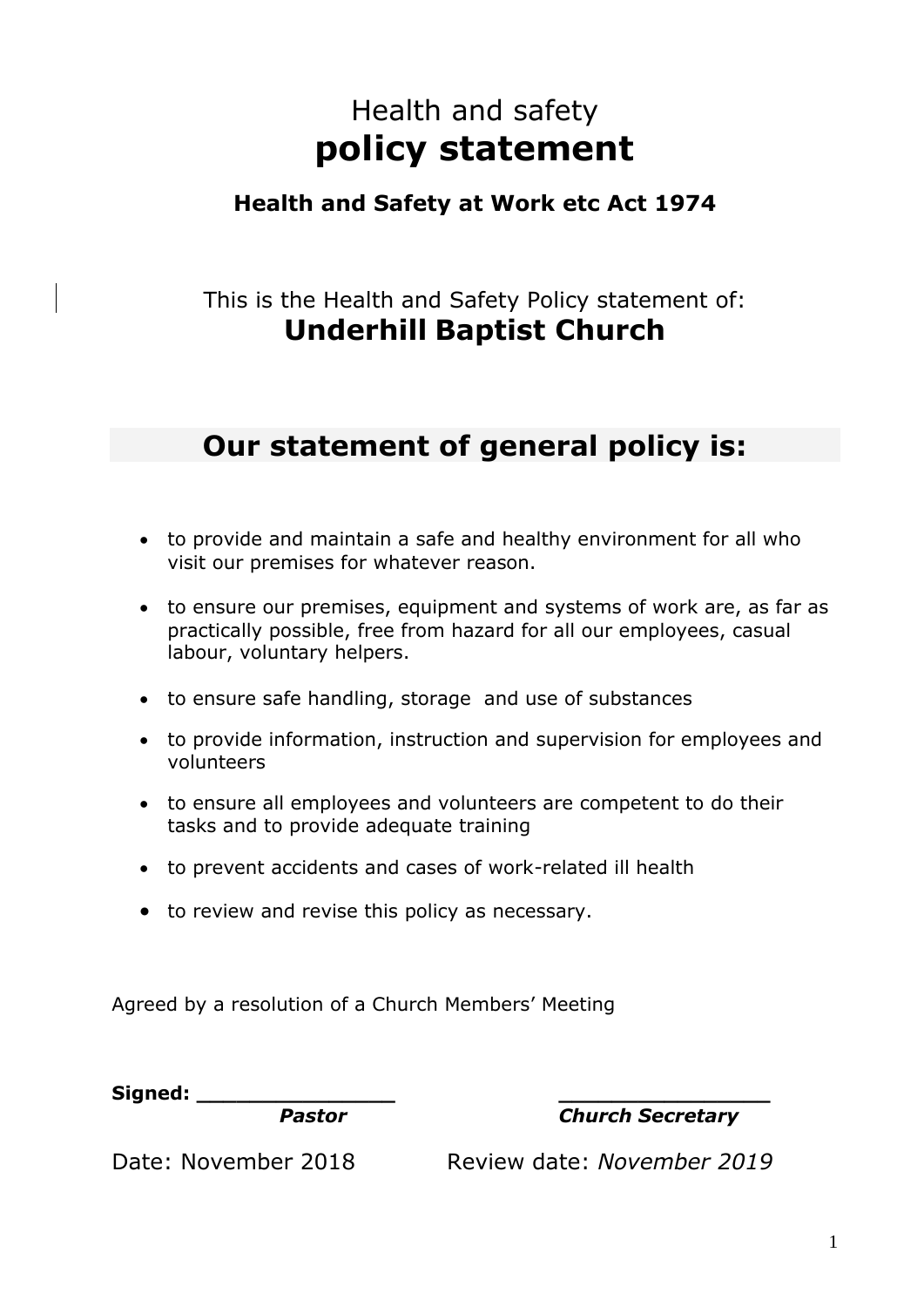### **UNDERHILL BAPTIST CHURCH HEALTH AND SAFETY POLICY**

**1** The church recognises and accepts its responsibilities for providing, **so far as is reasonably practicable**<sup>2</sup>, a safe and healthy environment with a view to ensuring the health, safety and welfare of all those who use the church premises.

**2** The church will, therefore, take all necessary steps within its power to meet its responsibilities, so far as is reasonably practicable<sup>2</sup> by,

**2.1** Maintaining the church premises in a condition that is safe and without risk to health and providing and maintaining means of access to and egress from it that are safe and without such risks;

**2.2** Providing and maintaining furnishings and equipment which are safe and without risks to health;

**2.3** Assessing the risk to the health and safety of those who use the church premises;

**2.4** Ensuring the safety and absence of risks to health in connection with the use, handling, storage and transport of articles and substances;

**2.5** The provision of such information, instruction, training and supervision as is necessary to ensure the health and safety of those who use the church premises;

**2.6** The provision and maintenance of a proper environment for the church's employees, leaders, helpers and volunteers that is safe, without risks to health, and adequate as regards facilities and arrangements for their welfare;

2.7 Consulting, where necessary, with all employees<sup>1</sup>, leaders, helpers and volunteers on the implementation of any changes to this policy;

**2.8** Ensuring that adequate funds and resources are made available for carrying out this policy.

**3** Overall and final responsibility for health and safety lies with the Trustees

**3.1** Day-to-day responsibility for ensuring this policy is put into practice is delegated to **Richard Batchelor** as the church's Health and Safety Officer. The Trustees will be responsible for carrying out the implementation of the church's policy and for the issue of supplementary policy statements where this may be necessary.

<sup>1</sup> See appendix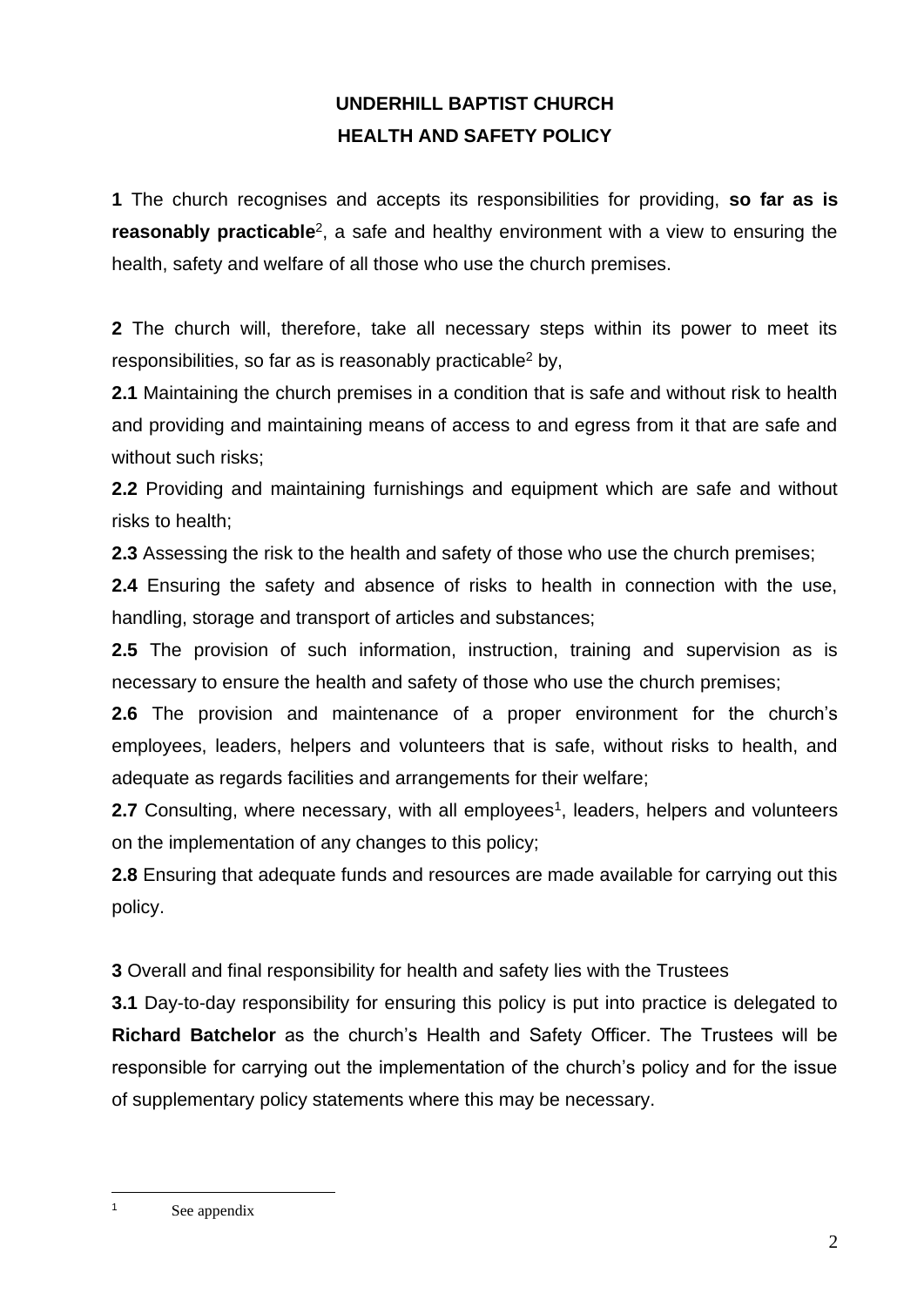**4** The Health and Safety Officer will:

**4.1** Carry out appropriate risk assessments (these to be reviewed annually) of the church's premises and activities and report to the Trustees as necessary;

**4.2** Co-ordinate the implementation of the church's Health and Safety Policy (including Fire Safety);

**4.3** Carry out Investigations of any accidents and recommend measures for preventing their recurrence;

**4.4** Ensure that accident and other appropriate records are maintained and returned to the appropriate bodies;

**4.5** Ensure that all appropriate arrangements are made to provide for first aid;

**4.6** Ensure that all food safety legislation is complied with;

**4.7** Arrange safety training courses, as may be necessary or desirable, so that specific legal requirements are adhered to and that any changes in such requirements are complied with and communicated to employees, leaders, helpers and volunteers as necessary;

**4.8** Ensure that, where necessary, all relevant safety regulations are prominently displayed, that all emergency procedure notices are properly exhibited and clearly visible at all times;

**4.9** Ensure that access to and from emergency exits and fire equipment are not impaired and that corridors and stairs are kept free from obstructions other than of a temporary and partial nature.

**5** All employees, leaders, helpers and volunteers will:

**5.1** Take reasonable care of their health and safety, and of the health and safety of other persons who may be affected by a person's act or omissions while working or helping.

**5.2** As regards any duty or requirement imposed on the church or any person by or under any of the relevant statutory provisions, co-operate with the church so far as is necessary to enable that duty or requirement to be performed or complied with;

**5.3** Ensure that they shall not intentionally or recklessly interfere with or misuse anything provided in the interest of health, safety or welfare, in pursuance of any of the relevant statutory provisions;

**5.4** Make themselves familiar with and conform to the Health and Safety Policy of the church at all times;